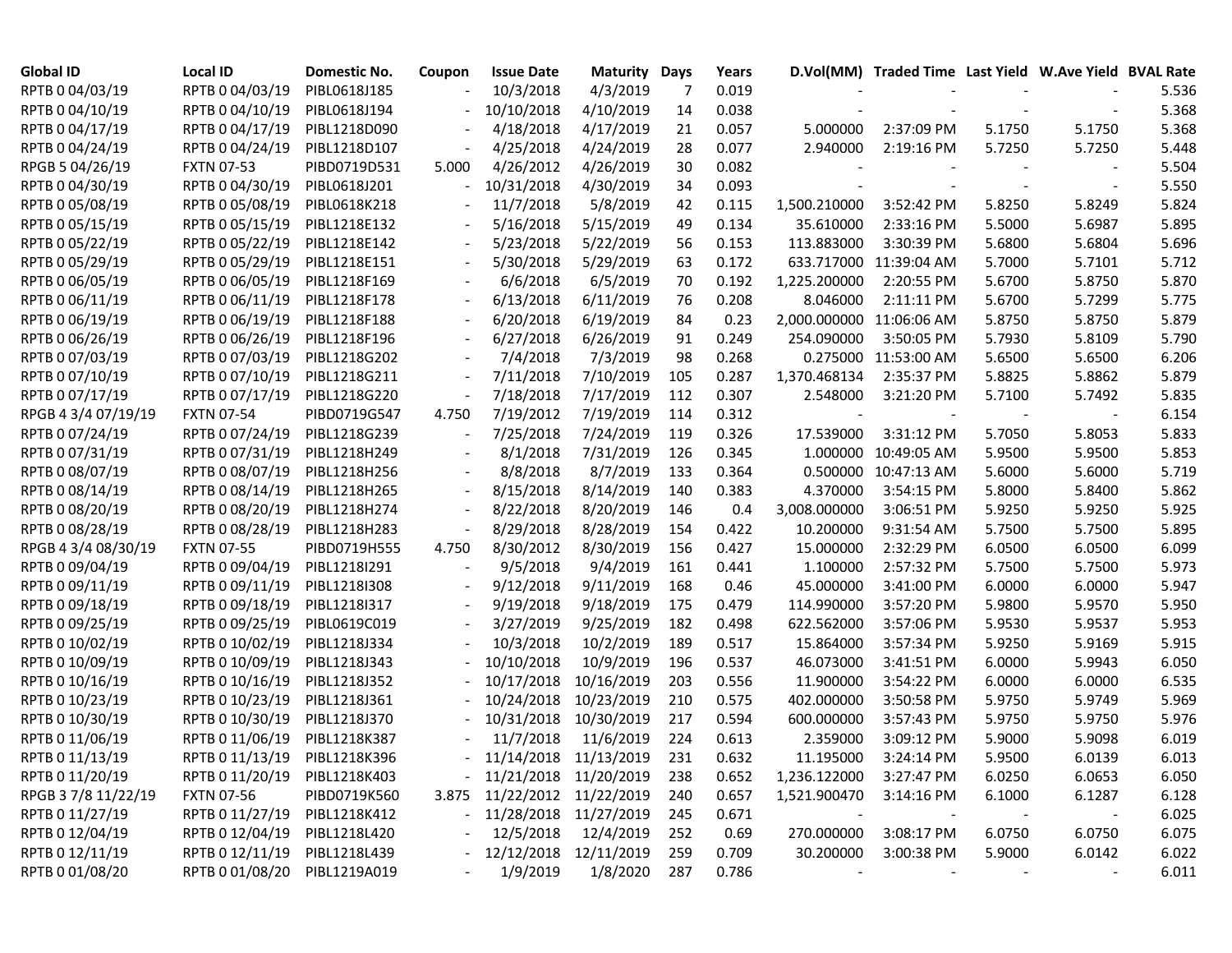| <b>Global ID</b>     | Local ID          | Domestic No. | Coupon                   | <b>Issue Date</b>                 | <b>Maturity</b> | Days | Years |                          | D.Vol(MM) Traded Time Last Yield W.Ave Yield BVAL Rate |        |                          |       |
|----------------------|-------------------|--------------|--------------------------|-----------------------------------|-----------------|------|-------|--------------------------|--------------------------------------------------------|--------|--------------------------|-------|
| RPGB 3 3/8 01/12/20  | <b>FXTN 03-22</b> | PIBD0320A229 | 3.375                    | 1/12/2017                         | 1/12/2020       | 291  | 0.797 | 22.790000                | 3:13:21 PM                                             | 6.1000 | 6.1003                   | 6.161 |
| RPTB 0 01/15/20      | RPTB 0 01/15/20   | PIBL1219A028 | $\overline{a}$           | 1/16/2019                         | 1/15/2020       | 294  | 0.805 |                          |                                                        |        |                          | 6.054 |
| RPTB 0 01/22/20      | RPTB 0 01/22/20   | PIBL1219A037 |                          | 1/23/2019                         | 1/22/2020       | 301  | 0.824 | 19.490000                | 3:37:58 PM                                             | 5.9950 | 5.9919                   | 6.033 |
| RPTB 0 01/29/20      | RPTB 0 01/29/20   | PIBL1219A046 | $\overline{\phantom{a}}$ | 1/30/2019                         | 1/29/2020       | 308  | 0.843 |                          |                                                        |        |                          | 5.948 |
| RPTB 0 02/05/20      | RPTB 0 02/05/20   | PIBL1219B054 |                          | 2/6/2019                          | 2/5/2020        | 315  | 0.862 |                          | 5.420000 11:40:08 AM                                   | 6.0250 | 6.0250                   | 6.029 |
| RPTB 0 02/12/20      | RPTB 0 02/12/20   | PIBL1219B063 | $\overline{\phantom{a}}$ | 2/13/2019                         | 2/12/2020       | 322  | 0.882 | 18.160000                | 3:51:38 PM                                             | 6.0000 | 5.9301                   | 6.114 |
| RPGB 7 3/4 02/18/20  | <b>FXTN 10-50</b> | PIBD1020B508 | 7.750                    | 2/18/2010                         | 2/18/2020       | 328  | 0.898 | 5.000000                 | 3:06:08 PM                                             | 6.0500 | 6.0500                   | 5.960 |
| RPTB 0 02/19/20      | RPTB 0 02/19/20   | PIBL1219B072 | $\overline{\phantom{a}}$ | 2/20/2019                         | 2/19/2020       | 329  | 0.901 | 0.500000                 | 9:30:43 AM                                             | 5.9850 | 5.9850                   | 6.112 |
| RPTB 0 03/11/20      | RPTB 0 03/11/20   | PIBL1219C106 | $\overline{\phantom{a}}$ | 3/13/2019                         | 3/11/2020       | 350  | 0.958 |                          |                                                        |        |                          | 6.042 |
| RPTB 0 03/18/20      | RPTB 0 03/18/20   | PIBL1219C115 | $\overline{\phantom{a}}$ | 3/20/2019                         | 3/18/2020       | 357  | 0.977 | 5.805000                 | 2:47:44 PM                                             | 5.9000 | 6.0216                   | 6.072 |
| RPTB 0 03/25/20      | RPTB 0 03/25/20   | PIBL1219C124 | $\overline{\phantom{a}}$ | 3/27/2019                         | 3/25/2020       | 364  | 0.997 | 351.208000               | 3:58:54 PM                                             | 6.0350 | 6.0376                   | 6.037 |
| RPGB 4 1/4 04/11/20  | RTB 03-08         | PIID0320D087 | 4.250                    | 4/11/2017                         | 4/11/2020       | 381  | 1.043 | 792.300000               | 3:38:16 PM                                             | 5.9500 | 6.0160                   | 5.999 |
| RPGB 7 1/4 08/19/20  | RTB 10-01         | PIID1020H015 | 7.250                    | 8/19/2010                         | 8/19/2020       | 511  | 1.399 |                          |                                                        |        |                          | 6.035 |
| RPGB 3 3/8 08/20/20  | <b>FXTN 05-73</b> | PIBD0520H735 | 3.375                    | 8/20/2015                         | 8/20/2020       | 512  | 1.402 | 4.600000                 | 3:17:14 PM                                             | 6.0000 | 6.0538                   | 6.101 |
| RPGB 6 1/8 09/16/20  | <b>FXTN 10-51</b> | PIBD1020I510 | 6.125                    | 9/16/2010                         | 9/16/2020       | 539  | 1.476 | 1.500000                 | 3:14:27 PM                                             | 6.1000 | 6.1000                   | 6.106 |
| RPGB 5 7/8 12/16/20  | <b>FXTN 10-52</b> | PIBD1020L525 | 5.875                    | 12/16/2010                        | 12/16/2020      | 630  | 1.725 |                          | 1.000000 11:25:28 AM                                   | 6.1000 | 6.1000                   | 6.144 |
| RPGB 4 1/4 01/25/21  | <b>FXTN 03-23</b> | PIBD0321A236 | 4.250                    | 1/25/2018                         | 1/25/2021       | 670  | 1.834 | 20.000000                |                                                        |        |                          | 6.000 |
| RPGB 7 3/8 03/03/21  | RTB 10-02         | PIID1021C027 | 7.375                    | 3/3/2011                          | 3/3/2021        | 707  | 1.936 |                          | 10.140000 11:30:12 AM                                  | 5.9850 | 5.9850                   | 5.989 |
| RPGB 3 1/2 03/20/21  | <b>FXTN 07-57</b> | PIBD0721C574 | 3.500                    | 3/20/2014                         | 3/20/2021       | 724  | 1.982 | 563.050000               | 2:30:13 PM                                             | 6.0400 | 5.9953                   | 5.992 |
| RPGB 6 1/2 04/28/21  | <b>FXTN 10-53</b> | PIBD1021D531 | 6.500                    | 4/28/2011                         | 4/28/2021       | 763  | 2.089 | $\overline{\phantom{a}}$ | $\overline{\phantom{a}}$                               |        | $\overline{\phantom{a}}$ | 6.272 |
| RPGB 4 7/8 06/13/21  | RTB 03-09         | PIID0321F092 | 4.875                    | 6/13/2018                         | 6/13/2021       | 809  | 2.215 | 258.730000               | 3:55:15 PM                                             | 5.9700 | 5.7712                   | 5.793 |
| RPGB 5 3/4 10/20/21  | RTB 10-03         | PIID1021J039 | 5.750                    | 10/20/2011                        | 10/20/2021      | 938  | 2.568 | 1.400000                 | 3:14:36 PM                                             | 6.0500 | 6.0964                   | 6.001 |
| RPGB 5 3/4 11/24/21  | <b>FXTN 10-55</b> | PIBD1021K551 | 5.750                    | 11/24/2011                        | 11/24/2021      | 973  | 2.664 | 1.200000                 | 3:14:52 PM                                             | 6.0500 | 6.0500                   | 6.010 |
| RPGB 63/8 01/19/22   | <b>FXTN 10-54</b> | PIBD1022G545 | 6.375                    | 7/19/2011                         | 1/19/2022 1029  |      | 2.817 | 24.787900                | 3:48:10 PM                                             | 5.9800 | 5.9858                   | 6.049 |
| RPGB 4 01/26/22      | <b>FXTN 05-74</b> | PIBD0522A747 | 4.000                    | 1/26/2017                         | 1/26/2022 1036  |      | 2.836 |                          | 9.230000 11:23:36 AM                                   | 5.9500 | 5.9958                   | 6.084 |
| RPGB 15 03/14/22     | <b>FXTN 20-02</b> | PIBD2022C021 | 15.000                   | 3/14/2002                         | 3/14/2022 1083  |      | 2.965 | 2.000000                 |                                                        |        |                          | 5.830 |
| RPGB 4 7/8 08/02/22  | <b>FXTN 10-56</b> | PIBD1022H562 | 4.875                    | 8/2/2012                          | 8/2/2022 1224   |      | 3.351 |                          |                                                        |        |                          | 6.133 |
| RPGB 4 3/4 09/13/22  | <b>FXTN 10-57</b> | PIBD1022I570 | 4.750                    | 9/13/2012                         | 9/13/2022 1266  |      | 3.466 |                          |                                                        |        |                          | 6.045 |
| RPGB 12 3/4 10/17/22 | <b>FXTN 20-03</b> | PIBD2022J033 | 12.750                   | 10/17/2002                        | 10/17/2022 1300 |      | 3.559 |                          |                                                        |        |                          | 5.955 |
| RPGB 4 5/8 12/04/22  | RTB 05-11         | PIID0522L114 | 4.625                    | 12/4/2017                         | 12/4/2022 1348  |      | 3.691 | 504.200000               | 3:33:30 PM                                             | 5.7350 | 5.8022                   | 5.725 |
| RPGB 4 12/06/22      | <b>FXTN 10-58</b> | PIBD1022L585 | 4.000                    | 12/6/2012                         | 12/6/2022 1350  |      | 3.696 | 2,150.760000 10:44:11 AM |                                                        | 6.0500 | 6.0500                   | 5.886 |
| RPGB 13 02/20/23     | <b>FXTN 20-04</b> | PIBD2023B048 | 13.000                   | 2/20/2003                         | 2/20/2023 1426  |      | 3.904 |                          |                                                        |        |                          | 5.958 |
| RPGB 5 1/2 03/08/23  | <b>FXTN 05-75</b> | PIBD0523C752 | 5.500                    | 3/8/2018                          | 3/8/2023 1442   |      | 3.948 | 1,567.000000             | 2:16:51 PM                                             | 5.8225 | 5.8402                   | 5.832 |
| RPGB 3 1/2 04/21/23  | <b>FXTN 07-58</b> | PIBD0723D588 | 3.500                    | 4/21/2016                         | 4/21/2023 1486  |      | 4.068 | 138.012000               | 3:16:07 PM                                             | 5.7700 | 5.8461                   | 5.845 |
| RPGB 11 7/8 05/29/23 | <b>FXTN 20-05</b> | PIBD2023E054 | 11.875                   | 5/29/2003                         | 5/29/2023 1524  |      | 4.172 | $\overline{\phantom{a}}$ |                                                        |        |                          | 6.058 |
| RPGB 3 1/4 08/15/23  | RTB 10-04         | PIID1023H046 | 3.250                    | 8/15/2013                         | 8/15/2023 1602  |      | 4.386 | 212.438000               | 3:52:39 PM                                             | 6.0000 | 6.0002                   | 6.056 |
| RPGB 11 3/8 10/23/23 | <b>FXTN 20-06</b> | PIBD2023J068 |                          | 11.375 10/23/2003 10/23/2023 1671 |                 |      | 4.575 |                          |                                                        |        |                          | 5.899 |
| RPGB 6 1/4 03/12/24  | RTB 05-12         | PIID0524C129 | 6.250                    | 3/12/2019                         | 3/12/2024 1812  |      | 4.961 | 13,845.945000            | 3:58:43 PM                                             | 5.7250 | 5.8197                   | 5.728 |
| RPGB 4 1/2 04/20/24  | <b>FXTN 07-59</b> | PIBD0724D595 | 4.500                    | 4/20/2017                         | 4/20/2024 1851  |      | 5.068 | 4.118000                 | 2:08:43 PM                                             | 5.8250 | 5.8250                   | 5.990 |
| RPGB 12 3/8 06/03/24 | <b>FXTN 20-07</b> | PIBD2024F075 | 12.375                   | 6/3/2004                          | 6/3/2024 1895   |      | 5.188 |                          |                                                        |        |                          | 5.786 |
| RPGB 12 7/8 08/05/24 | <b>FXTN 20-08</b> | PIBD2024H086 | 12.875                   | 8/5/2004                          | 8/5/2024 1958   |      | 5.361 |                          |                                                        |        |                          | 5.866 |
| RPGB 4 1/8 08/20/24  | <b>FXTN 10-59</b> | PIBD1024H595 | 4.125                    | 8/20/2014                         | 8/20/2024 1973  |      | 5.402 | 4.273000                 | 3:12:12 PM                                             | 5.9750 | 5.9961                   | 6.051 |
|                      |                   |              |                          |                                   |                 |      |       |                          |                                                        |        |                          |       |